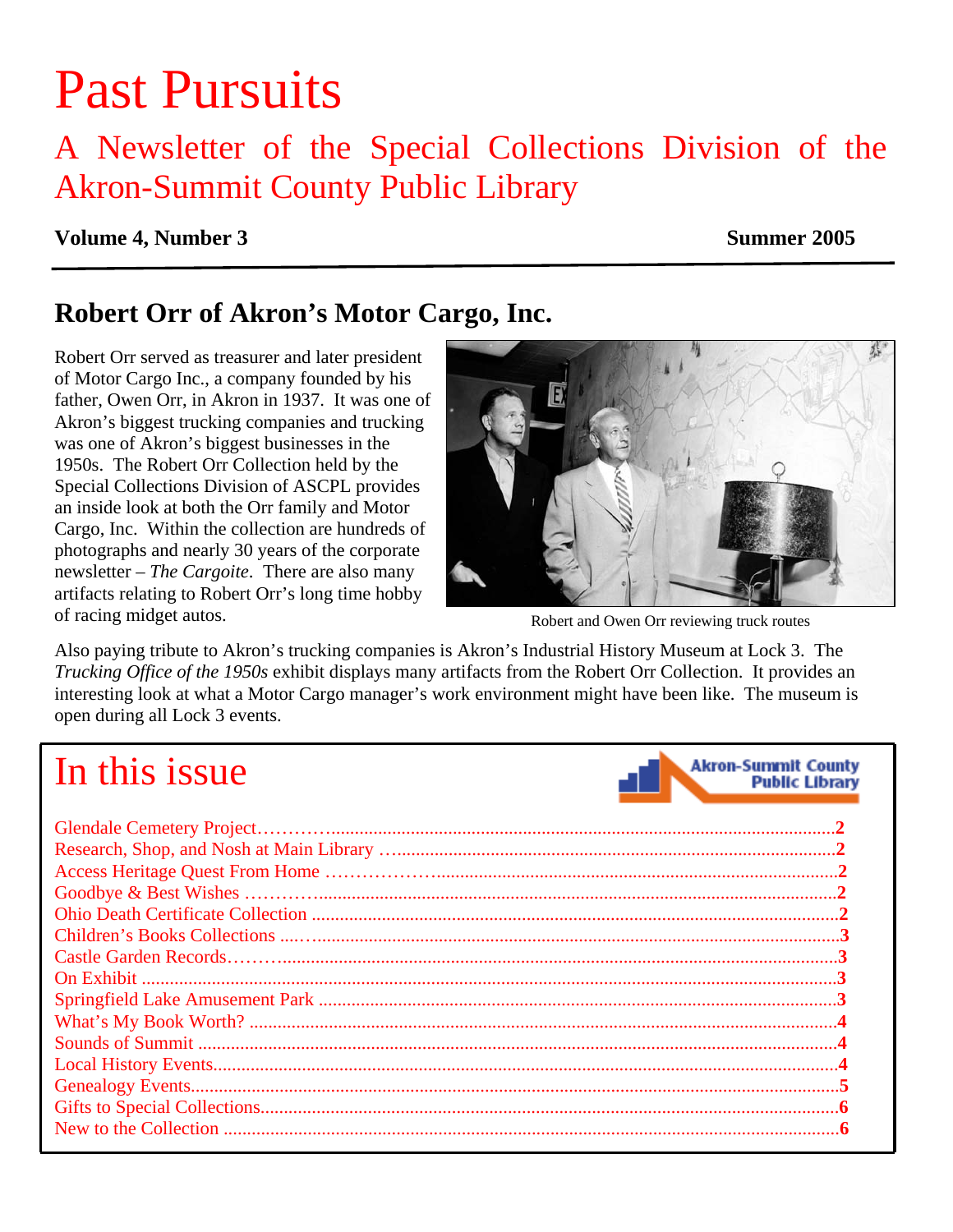### <span id="page-1-0"></span>**Glendale Cemetery Project**

Summit County OGS has started a new project - to complete the recording of Glendale Cemetery's Burial Book No. 1 before this original record fades and deteriorates to the point of being completely unreadable. This book contains Burials Nos. 1 through 5,715, covering the years of 1838 through 1891. The OGS Chapter has already published a book containing records of the first 1,705 burials, and this second publication will contain the next 4,000! Glendale is one of the very oldest cemeteries in the Akron/Summit County area, so these records are invaluable to genealogical researchers.

One member is single-handedly entering these 4,000 burial records into a database. The Chapter is in desperate need of volunteers who would be able to go to Glendale Cemetery for a few hours at a time to check these typed pages against the original book. Someone will go with you the first time and give you complete instructions. This is almost a "race against time" in order to preserve historical records. If you are interested in this project, please contact Lois Noirot at [NoirotHome@aol.com.](mailto:NoirotHome@aol.com)

### **Research, Shop, and Nosh at Main Library**

The next time you visit Special Collections, you may wish to visit the newly expanded Library Shop on Main and the soon to be open café, Obee's. The Library Shop on Main is a gift and used book store operated by the Friends of Main Library. The shop carries many products for book lovers including reading glasses, bookends, bookmarks, Cross pens and more. In addition, the shop carries downtown Akron's most exciting line of greeting cards. There are plenty of gently used books to browse through with most priced at \$1 or less. The Library Shop on Main is open Monday – Saturday  $10 \text{ am} - 4 \text{ pm}$  and Sunday 1-4 pm. The hours of the Library Shop on Main will expand in mid-August with the opening of Obee's, the restaurant that will occupy the café space adjacent to the Library Shop on Main.

### **Access Heritage Quest --- from Home**

We are pleased to announce that home access to the genealogy database, Heritage Quest is now available to all Akron-Summit County Public Library cardholders. Heritage Quest includes digitized U.S. census images, full text local and family histories, selected Revolutionary War records, and PERSI, the "reader's guide" to genealogy and local history periodicals.

Researchers may access Heritage Quest from the Library's website. From the homepage, select Library Resources, then Research Databases. The link for Heritage Quest is the last item in the first column of links.

### **Goodbye and Best Wishes**

Last month we said goodbye to our wonderful coworker, Librarian Marie Herlevi. Marie has made a decision to pursue another advanced degree, and will attend Cleveland State University in the fall. She will continue to pursue her interest in genealogy through her involvement in local genealogical societies and study groups. We are most grateful to Marie for her skills, dedication, and kind ways. We will miss her and wish her the very best in her future endeavors.

### **The Ohio Death Certificate Collection**

This important collection contains indexes and certificates for all deaths occurring in Ohio from 20 December 1908 through 1953. Although we have the index for Ohio deaths in 1954, the certificates are not included in the collection. Death certificates from 1 January 1954 to the present are may be obtained from the Ohio Department of Health or local vital records offices.

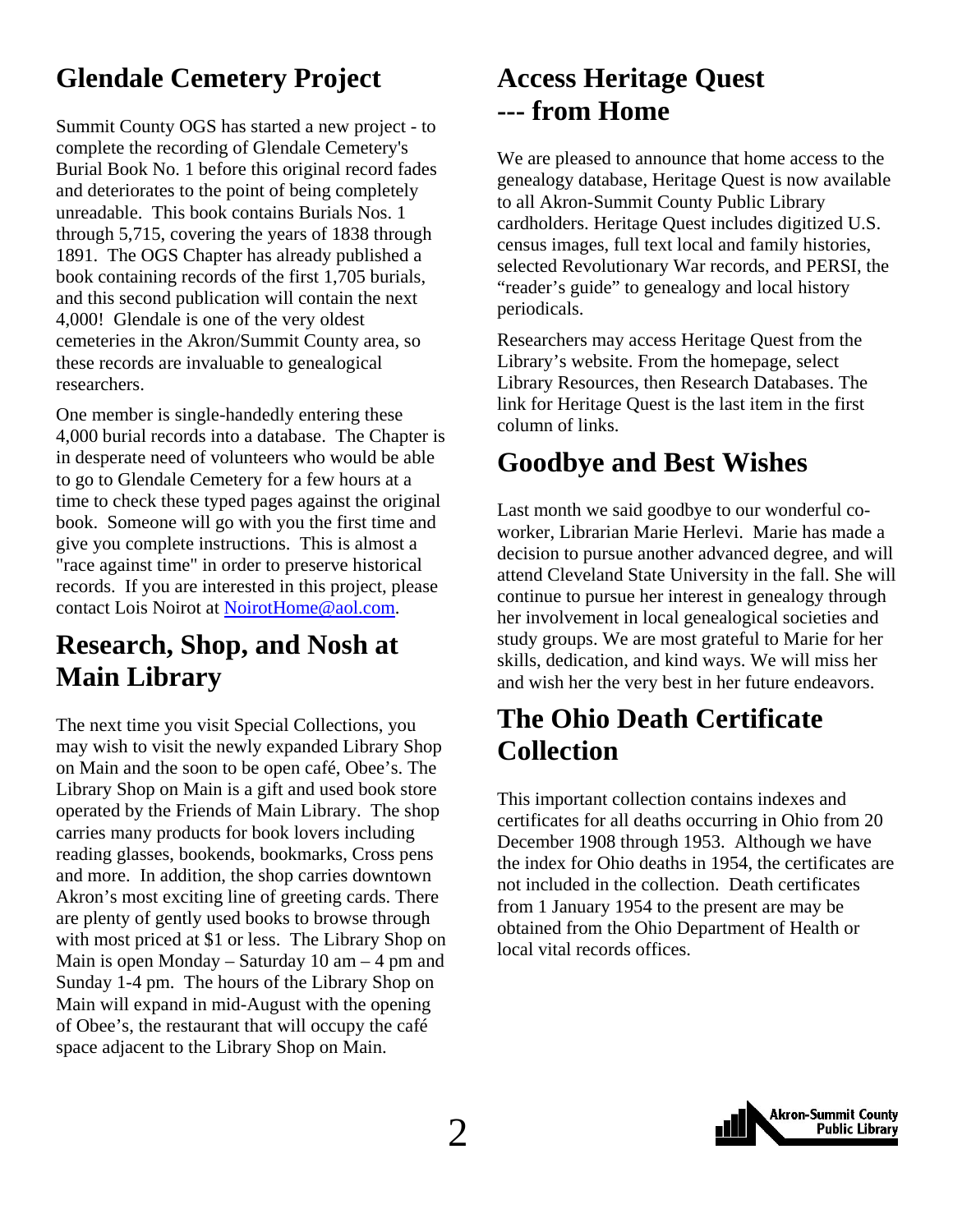### <span id="page-2-0"></span>**Children's Book Collections**

The Special Collections Division houses two unique collections of children's books, the Eastman and the Harriet Leaf Collections. Both collections were maintained by our Children's Library for many years, but were transferred to Special Collections at the time of our move to the new Main Library.

### **The Eastman Collection**

In 1926, Mary Huse Eastman, a librarian with the Wilmington, Delaware Free Public Library, published *Index to Fairy Tales, Myths and Legends*, a reference tool to assist children's librarians with their storytelling programs. This work has been continuously updated, first by Ms. Eastman, and later by Norma Olin Ireland and Joseph Sprug. This important index still serves librarians today as a source for locating hard to find folk and fairy tales. Many years ago, children's librarians at the Akron Public Library developed a collection of books that correspond to this index. The Eastman Collection now consists of more than 1,000 titles found in Ms. Eastman's work. The collection includes everything from Maori legends to Flemish Christmas tales to tall tales from the mountains of Kentucky.

#### **The Harriet Leaf Collection**

Harriet Leaf, affectionately known as "the Story Lady", was a children's librarian at the Akron Public Library for 30 years. Ms. Leaf was a talented storyteller, and hosted the weekly WAKR Radio program, "Tip Top Tales" from 1940 to 1957. She was also instrumental in expanding the Library's summer reading program. The Harriet Leaf Collection includes approximately 2,000 old and rare children's books from the Library's collection, as well as Ms. Leaf's personal collection.

### **Castle Garden (1830-1892)**

The records from America's first immigration center are available from [http://www.CastleGarden.org.](http://www.castlegarden.org/)

### **On Exhibit**

#### **Summit County Pottery**

Special Collections Exhibit Case

Pottery and ceramics was one of Summit County's most important industries in the  $19<sup>th</sup>$  and early  $20<sup>th</sup>$ centuries. Several communities, most notably Mogadore, Tallmadge, Ellet and Springfield were known for their rich clay deposits. Dozens of ceramics factories flourished in Summit County, producing everything from marbles to bottles to sewer pipe. At one time Akron was known as the "Sewer Pipe Manufacturing Capital of the World." By 1910, most of the clay deposits had been exhausted and many factories closed. Local historian Bill Cody has graciously loaned to us for exhibit his unique collection of  $19<sup>th</sup>$  and early  $20<sup>th</sup>$  Century Summit County pottery. Represented in the collection are pieces made by Fisk and Smith, Edwin H. Merrill, F.L. Sheldon, Solomon Purdy, and the American Marble and Toy Company.

#### **Soap Box Derby Model Racers**

Third Floor Exhibit Case

Ron Reed's interest in the All-American Soap Box Derby has inspired him to create beautiful hand carved miniature Derby racers. Mr. Reed has carved a model of each winning racer from the National Race for every year since 1935, as well as every winner of the Akron Local Race. Each model is carefully carved from wood, and then painstakingly hand painted. Mr. Reed estimates that it takes approximately one week to carve a single racer. This exhibit represents of sample of his work, and includes Derby photographs from his personal collection.

### **Springfield Lake Amusement Park**

The former resort located along the shoreline of Springfield Lake is now just a memory and Special Collections is gathering information on this largely undocumented bit of our history. If you have memories or photographs you would like to share please call us at 330.643.9030.

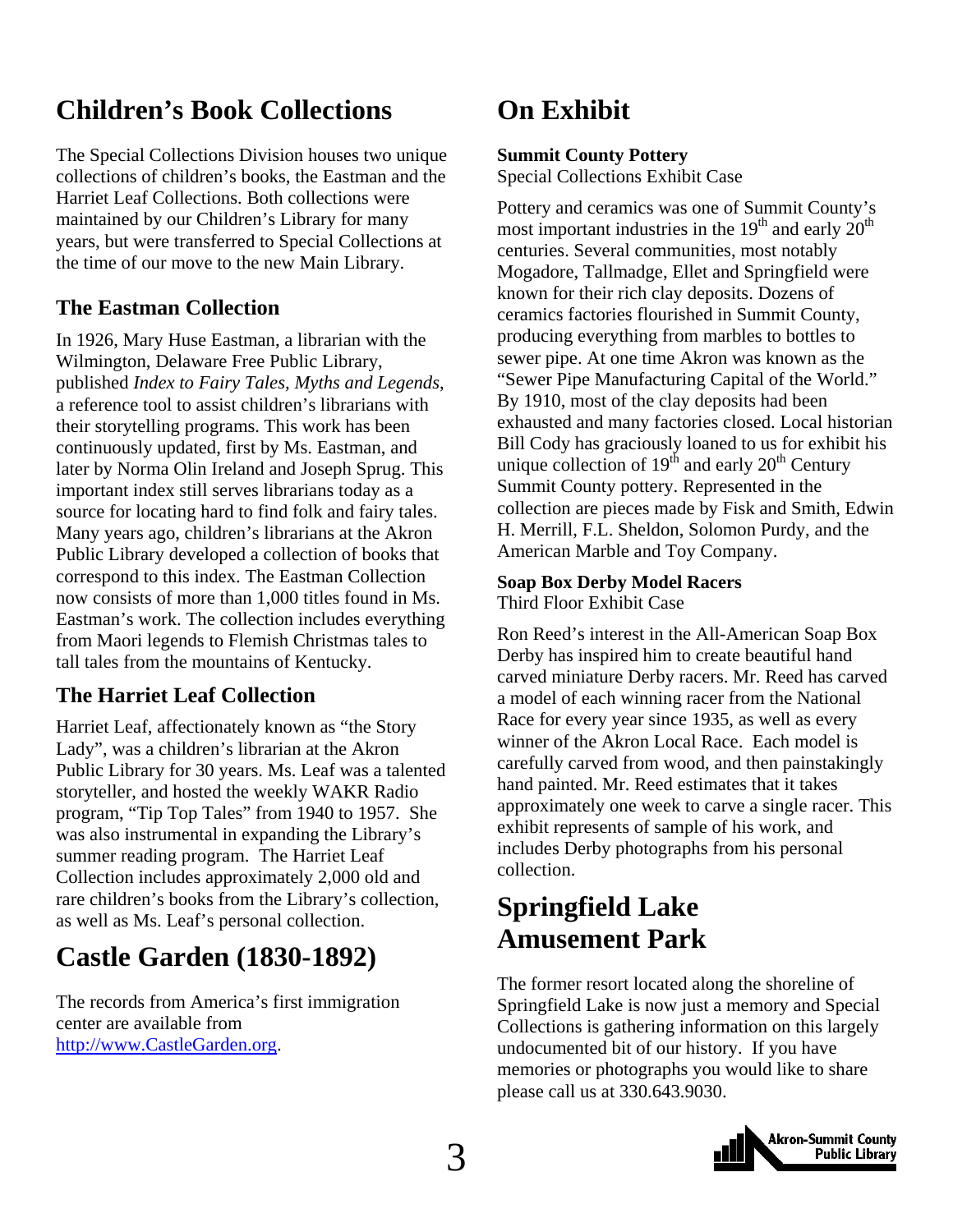### <span id="page-3-0"></span>**What is my book worth?**

Did you ever find an interesting old book when you cleaned out the attic or basement? Or maybe you were browsing at a yard sale and saw what seemed to be a treasure? Whatever the case, most of us have experienced a time that we've held an old book in our hands and wondered if it was worth something monetarily. Here are a few resources to help you find out for yourself if you have a book that has more than just sentimental value.

#### **From the Library:**

*Book prices, used and rare,* History and Humanities Division: Reference 017.8 B724 1994

*American book prices current,* History and Humanities Division: Reference 018 AM3

*Tomart's price guide to 20th century books,* by John Wade. History and Humanities Division: 017.8 W115t 1994

*A price guide to cookbooks and recipe leaflets, by Linda J. Dickinson.* Science and Technology Division: 641.5029 D533p 1999

The State Library of Pennsylvania's website ([http://www.statelibrary.state.pa.us/libraries/cwp/vi](http://www.statelibrary.state.pa.us/libraries/cwp/view.asp?a=13&Q=37747) ew.asp?a= $13&Q=37747$ ) provides tips on what kinds of details to look for when evaluating an old book and how to describe it to a collector should you consult one.

#### **Other useful websites:**

[http://www.bibliofind.com](http://www.bibliofind.com/) 

[http://www.amazon.com/exec/obidos/subst/books/m](http://www.amazon.com/exec/obidos/subst/books/misc/bibliofind.html/104-4098192-1684701) [isc/bibliofind.html/104-4098192-1684701](http://www.amazon.com/exec/obidos/subst/books/misc/bibliofind.html/104-4098192-1684701)

[http://www.alibris.com](http://www.alibris.com/)

[http://www.bookfinder.com](http://www.bookfinder.com/)

### Note

Previous versions of this newsletter, Past Pursuits are available from our website at <http://akronlibrary.org/internetresources/sc/pursuits/>

### **Sounds of Summit**

In 2004 Special Collections began the Sounds of Summit initiative to collect recordings and other materials from local musicians of all musical genres within the Summit County and Northeast Ohio area. So far our efforts have proven fairly successful with several contributions from area churches, local rock and reggae performers, and some jazz recordings as well.

We've added a very nice set of photographs to our Sounds of Summit Collection that were taken April 8-9 of 2005 during the "Nicked-Up Hueys Weekend". This event, a benefit performed by reunited Akron and Northeast Ohio bands, brought large crowds to the Lime Spider in downtown Akron. These bands were originally part of a very popular music scene during the late 1970s and early 1980s that has made Akron legendary among certain circles of music historians and those who revel in music nostalgia. The bands included: The Bizarros, C.D. Truth, Ralph Carney, Chi-Pig, The Difficult, The Numbers Band, Tin Huey, Unit 5, The Walking Clampetts, and several others. We were lucky enough to have it documented by local photographer Andrew McAllister who has provided us with professional quality photographs of the event (www.andrewfoto.com).

Again, we urge you to please spread the word about our focus on the music and musicians of Summit County. Any items such as recordings (in any format, CD, cassette, LP), sheet music, photographs, and flyers are greatly welcome.

### **Local History Events Calendar**

#### **PTP Monthly Meeting**

Progress Through Preservation *Monday August 29, 2005*  A presentation on the Fine Arts Garden at the Cleveland Museum of Art by landscape historian Mary Paolano Hoerner will be preceded by dinner at Judson and a tour of the garden.

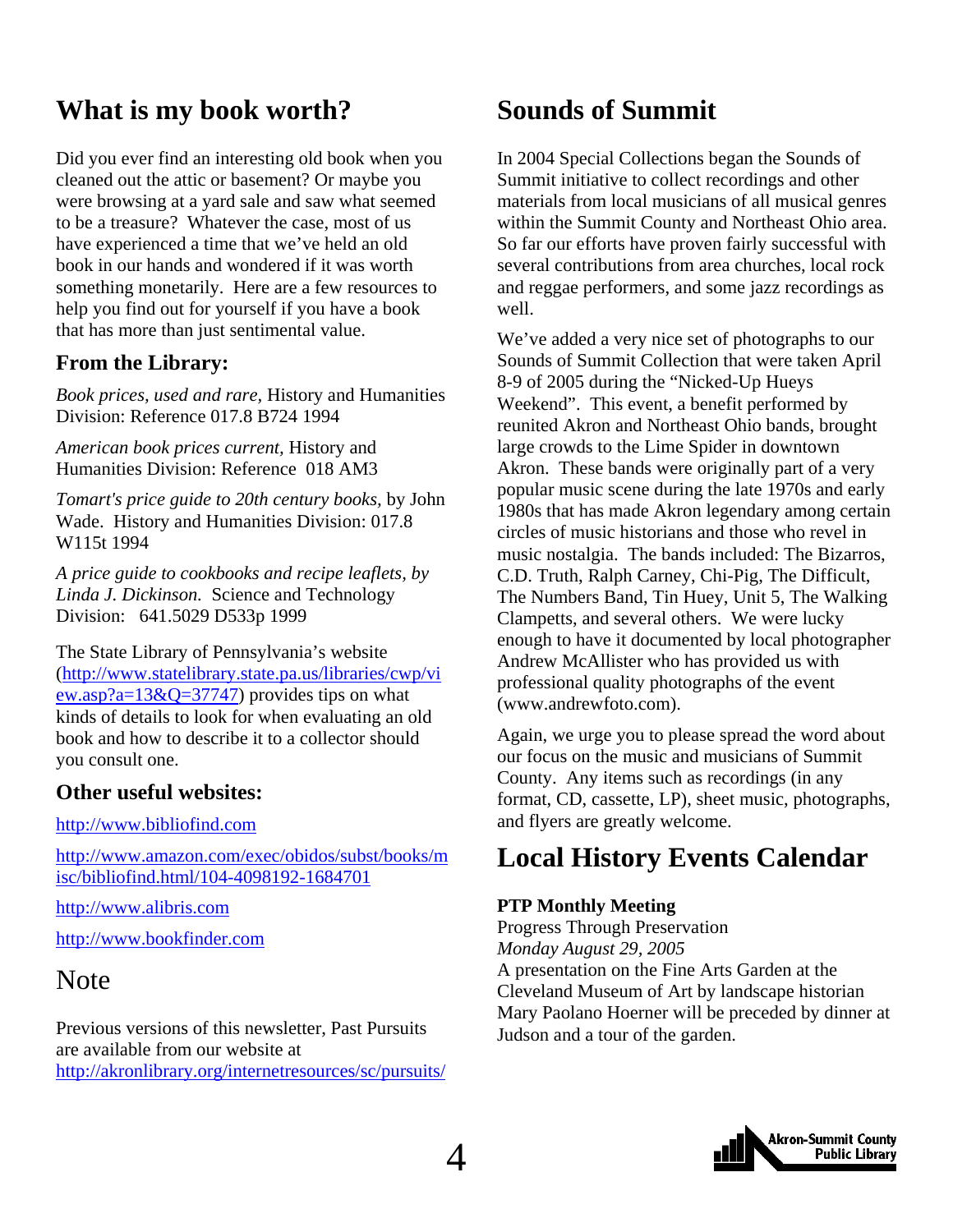#### <span id="page-4-0"></span>**Rubber City Road Rally**

Summit County Historical Society *Saturday, September 3, 2005*  Cruise through the country and finish the race with a fantastic party on the grounds of the Perkins Stone Mansion. Call 330.535.1120 for more details or visit [http://www.rubbercityroadrally.com](http://www.rubbercityroadrally.com/index.html)

#### **Guided Hiking Tours of the Park**

Cascade Locks Park Association *Sunday, September 25, 2005 3:00—4:00pm*  Come and learn about the Cascade Locks Historic District, which will soon host the newest section of the Ohio & Erie Canal Towpath Trail. Free guided tour meets at the Mustill Store.

#### **National Preservation Conference, Portland, Oregon**

Progress Through Preservation *September 27-October 2*  See [www.nthpcongerence.org](http://www.nthpcongerence.org/).

#### **Akron Road Runner Marathon**

Cascade Locks Park Association *Saturday, October 1, 8:30—10:30 am*  Runners in this all day race pass by the Mustill Store. Join us on the porch to cheer them on.

#### **The Harvest Festival**

Stow Historical Society *Saturday & Sunday October 15 & 16, 2005*  Entertainment, food, and crafts are all present. One favorite is old-fashioned apple butter cooked in a copper kettle over a wood fire. Admission is free.

#### **33rd Annual Community Luncheon**

Cleveland Restoration Society *Tuesday November 22, 2005 11:30-1:30*  This event raises unrestricted funds for the Society's programs and operations.

#### **Preview Party**

Summit County Historical Society *Thursday, December 1, 2005*  Celebrate the holidays with an evening of food, music, and spirits in the Perkins Stone Mansion.

### **Genealogy Events Calendar**

#### **Historical Privy Salvage and Bottle Excavation**

Summit County Chapter of the OGS *Saturday, September 17, 2005*  The Lacy family of Ashtabula will present the discovery of artifacts produced, used, and disposed of by our ancestors. Meet at the Akron-Summit Goodyear Branch Library, 60 Goodyear Blvd.

#### **Members Share their Genealogy Projects**

Computer Assisted Genealogy Group *Saturday, September 17, 2005 9:30-2:00*  Moderated by Jean Hollman

#### **Washington D.C. Research Trip**

North Hills Genealogists *September 25-29, 2005*  Join the North Hills Genealogists of Pittsburgh for research in the National Archives, DAR Library and Library of Congress. Roundtrip bus from Pittsburgh, PA area; 4 nights; Sunday arrival dinner and orientation included. For more information call Elissa Powell at 724.935.6961 or e-mail DCTrip@northhillsgenealogists.org.

#### **OGS Inaugural Annual Fall Seminar**

The Ohio Genealogical Society *Saturday, October 1, 2005 9:00-4:30*  Cyndi Howells is the owner and webmaster of Cyndi's List of Genealogy Sites on the Internet. Cyndi, a genealogist for more than 24 years is also the author of three books. For more information call 419.756.7294.

#### **The Yanks Are Coming**

Summit County Chapter of the OGS *Saturday, October 15, 2005* Presented by member Linda Taylor. Find Great Grandpa in the World War I Draft Registration Cards.

#### **Jack Braverman Program**

Computer Assisted Genealogy Group *Saturday, October 15, 2005 9:30-2:00* The afternoon program is to be announced.

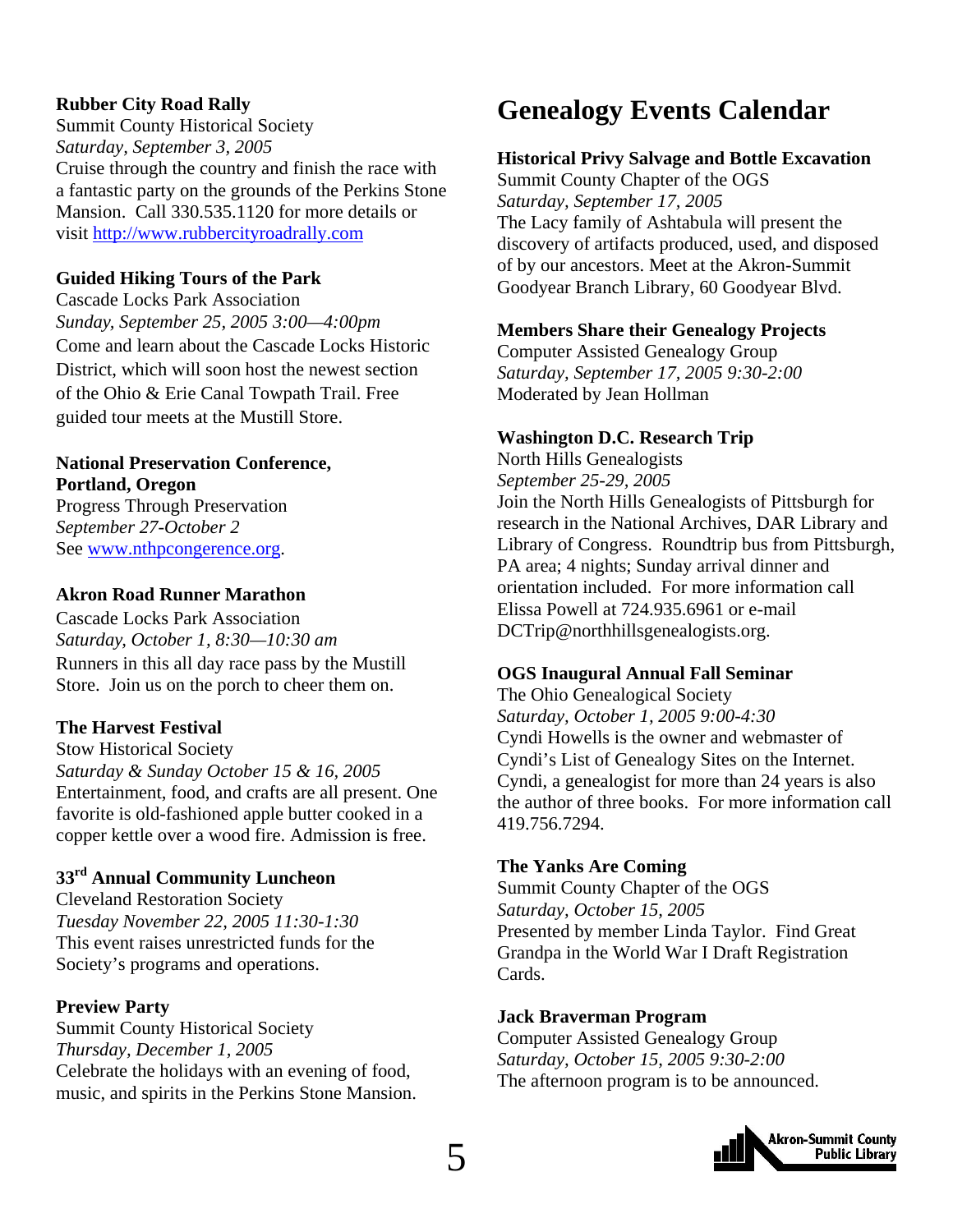#### <span id="page-5-0"></span>**Using Chat Rooms**

Computer Assisted Genealogy Group *Saturday, November 19, 2005 9:30-2:00* The afternoon program is to be announced.

### **We would like to thank the following for their generous donations:**

The Akron Convention and Visitors Bureau for slides of the greater Akron area.

Denise Chatfield and Christ Episcopal Church, Hudson for historical materials and an audio CD from Christ Church.

Rudy Christian for materials about the singing group, the El Capris.

Charles Conrad for photographs from the estate of Dr. and Mrs. William J. Ream.

Patricia Johnson for *Descendants of Philip Steele, 1758-1827.* 

Jack Morris for his original manuscript, *Akron Motorcycle Dealers and People.* 

Jack Morris for his compiled family history.

Dr. Albert E. Myers for *Briner Family History.* 

Carol Polak for books from the estate of her mother, Cathryn Taliaferro: *Anthology of Western Reserve Literature; I Have My Own Song for I; At Home on the Hill; Written on the Hills; Yesterday's Akron; Our Heritage: 140 years, Grace Methodist Church; When Giants Roamed the Sky;* map: Reproduction of 1807 map of Akron; videorecording: *A Memorial Tribute to Dorothy Garrett Martin.* 

Shirley Jackson Sowell for *A Maple Branch: Descendents of John Maple and Nancy Hickman.* 

St. Philip's Episcopal Church for historical materials about the church and congregation.

Summit County Chapter of the Ohio Genealogical Society for *Sacred Landmark Cemetery Project: Phases I and II; John Hartz, 1801-1882 and Catharine Hershey, 1807-1874; Doncaster Funeral Home;, The Rattlesnake and the Ramsey: the History of the Lorain, Ashland, and Southern Railroad; and Ankrom Genealogy.* 

Robert Weisberger for framed *Akron Beacon Journal* articles pertaining to the Akron riots of 1968.

Brenda and Bob Weltman, James Howell, Mr. and Mrs. Eric Howell, and Mr. and Mrs. Craig Howell for *Written in Stone: Tombstone Readings of Preston County, West Virginia.* 

Carole Yassine and the Fairlawn Garden Club for organizational materials about the Fairlawn Garden Club.

### **New to the Collection**

#### **District of Columbia**

Many Witnesses: A history of the Dumbarton United Methodist Church

#### **Indiana**

Indiana Civil War Veterans

#### **Mississippi**

Biographical and Historical Memoirs of Mississippi Vols. 1-2

#### **New York**

African Americans of Eastern Long Island

#### **Ohio**

2003 Ohio Genealogical Society Chapter Directory Allen Co., Ohio births 1890-1900 Vol. 1 Allen Co., Ohio births 1901-1930 Vol. 2 Amanda Twp., Allen Co., Ohio cemeteries Directory of Ashland County, Ohio Athens County obituaries 1955-1959 Battle of Point Pleasant Bunker Hill Church Cemetery Butler Co., Ohio Elk Creek Baptist cemetery Butler Co., Ohio Indian Creek cemetery Butler Co. OH Mennonite Cemetery, Butler Co. Ohio